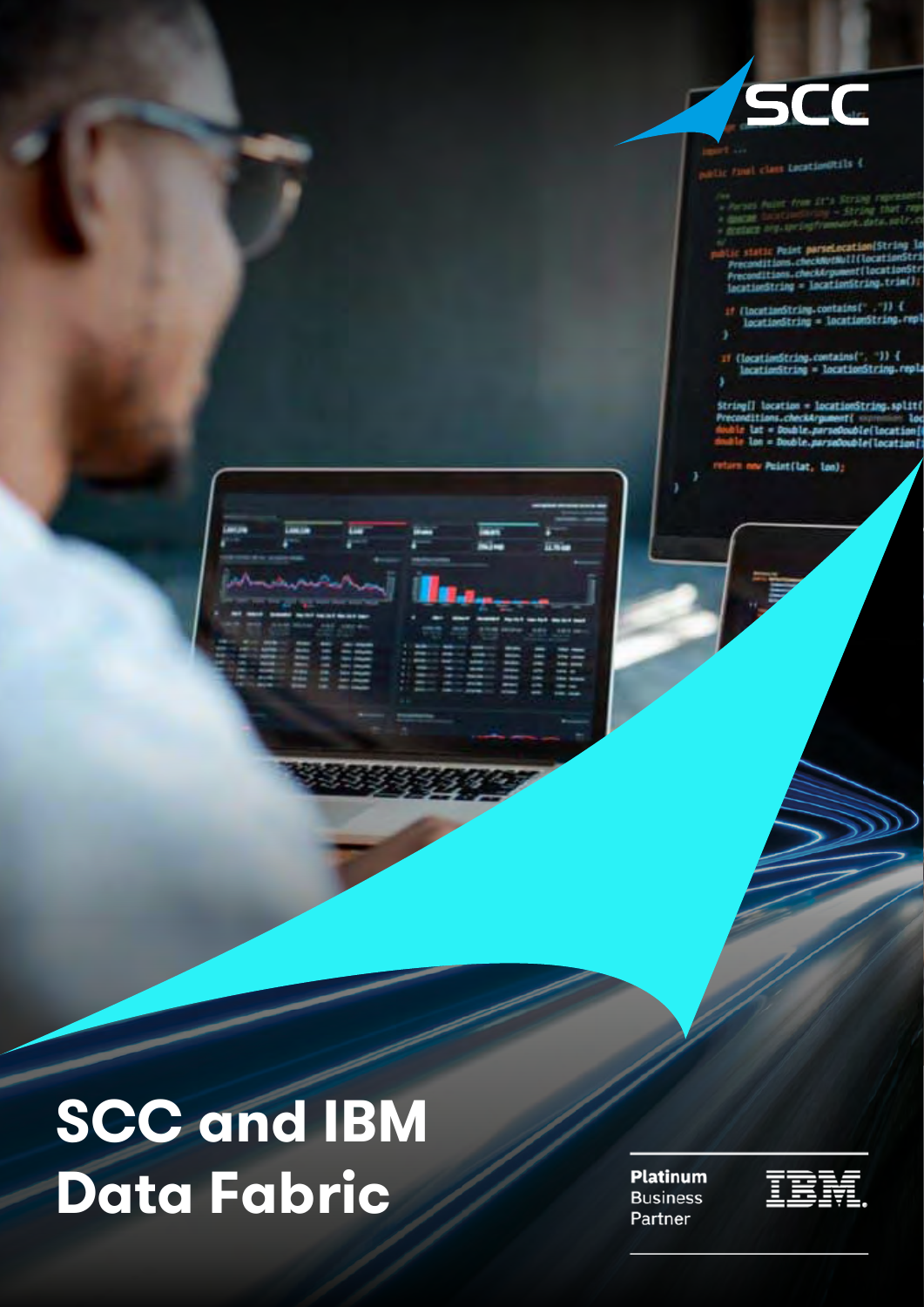

# Accelerate innovation by connecting the right data to the right people

# **What is a data fabric?**

A data fabric is a data management architecture that can optimize access to distributed data and intelligently curate and orchestrate it for self-service delivery to data consumers. With a data fabric, you can elevate the value of your enterprise data by providing users access to the right data just in time, regardless of where it is stored. A data fabric architecture is agnostic to data environments, data processes, data use and geography, while integrating core data management capabilities. It automates data discovery, governance and consumption, delivering business-ready data for analytics and AI.

### Why do you need a data fabric?

Top performing enterprises are data driven. However, several challenges block them from fully exploiting all data. Lack of data access. Numerous data sources and data types. Data integration complexities. Research shows that up to 74% of data is not analyzed in most organizations<sup>1</sup> and up to 82% of enterprises are inhibited by data silos².

With a data fabric, your business users and data scientists can access trusted data faster for their applications, analytics, AI and machine learning models, and business process automation, helping to improve decision making and drive digital transformation. Technical teams can use a data fabric to radically simplify data management and governance in complex hybrid and multicloud data landscapes while significantly reducing costs and risk.

Download the **Infographic** on data fabric benefits.

## Data Fabric use cases

Enable self-service data consumption

Self-service, real-time data access lets business users spend less time on finding the right data and more time uncovering tangible insights that drive faster response to market changes.

Click [HERE](https://event.on24.com/eventRegistration/console/EventConsoleApollo) to hear from Forester and IBM experts.

Automate governance and data security

Apply industry-specific governance rules quickly across enterprise data by using active metadata to enable automatic policy enforcement for data protection.

Click [HERE](https://www.ibm.com/analytics/data-fabric) to hear about ING's data fabric vision

Integrate data across any cloud

Make trusted data available quickly in hybrid and multicloud data landscapes. Automate data engineering to simplify access to data. Re-use data management capabilities for greater efficiencies.

Click **HERE** to wa6tch why a data fabric matters.



◎ ☆ ◎ ◎





All enquiries online@scc.com Contact our team 0121 766 7000 Visit [scc.com](https://www.scc.com)